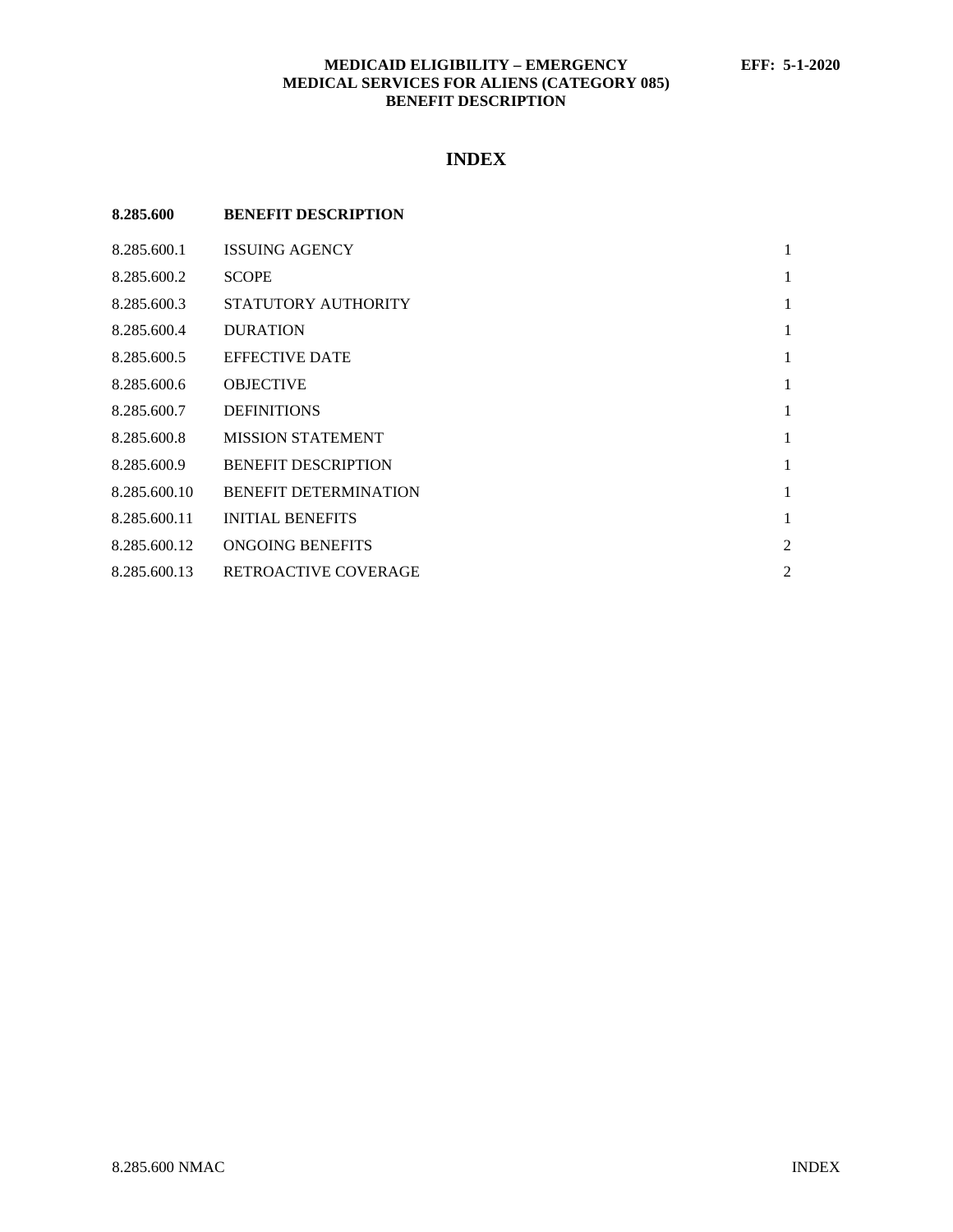# **MEDICAID ELIGIBILITY – EMERGENCY EFF: 5-1-2020 MEDICAL SERVICES FOR ALIENS (CATEGORY 085) BENEFIT DESCRIPTION**

**TITLE 8 SOCIAL SERVICES**

#### **CHAPTER 285 MEDICAID ELIGIBILITY - EMERGENCY MEDICAL SERVICES FOR ALIENS (CATEGORY 085) PART 600 BENEFIT DESCRIPTION**

<span id="page-1-0"></span>**8.285.600.1 ISSUING AGENCY:** New Mexico Human Services Department. [2/1/1995; 8.285.600.1 NMAC - Rn, 8 NMAC 4.ESA.000.1, 12/1/2008]

<span id="page-1-1"></span>**8.285.600.2 SCOPE:** The rule applies to the general public. [2/1/1995; 8.285.600.2 NMAC - Rn, 8 NMAC 4.ESA.000.2, 12/1/2008]

<span id="page-1-2"></span>**8.285.600.3 STATUTORY AUTHORITY:** The New Mexico medicaid program is administered pursuant to regulations promulgated by the federal department of health and human services under Title XIX of the Social Security Act, as amended and by the state human services department pursuant to state statute. See Section 27-2-12 et seq. NMSA 1978 (Repl. Pamp. 1991).

[2/1/1995; 8.285.600.3 NMAC - Rn, 8 NMAC 4.ESA.000.3, 12/1/2008]

<span id="page-1-3"></span>**8.285.600.4 DURATION:** Permanent.

[2/1/1995; 8.285.600.4 NMAC - Rn, 8 NMAC 4.ESA.000.4, 12/1/2008]

<span id="page-1-4"></span>**8.285.600.5 EFFECTIVE DATE:** February 1, 1995, unless a later date is cited at the end of a section. [2/1/1995; 8.285.600.5 NMAC - Rn, 8 NMAC 4.ESA.000.5 & A, 12/1/2008]

<span id="page-1-5"></span>**8.285.600.6 OBJECTIVE:** The objective of these regulations is to provide eligibility policy and procedures for the medicaid program.

[2/1/1995; 8.285.600.6 NMAC - Rn, 8 NMAC 4.ESA.000.6, 12/1/2008]

# <span id="page-1-6"></span>**8.285.600.7 DEFINITIONS:** [**RESERVED**]

<span id="page-1-7"></span>**8.285.600.8 MISSION STATEMENT:** To transform lives. Working with our partners, we design and deliver innovative, high quality health and human services that improve the security and promote independence for New Mexicans in their communities. [8.285.600.8 NMAC - A, 5/1/2020]

<span id="page-1-8"></span>**8.285.600.9 BENEFIT DESCRIPTION:** An applicant/recipient who is eligible for medicaid under this category is eligible for emergency services coverage only for the duration of the emergency. [2/1/1995; 8.285.600.9 NMAC - Rn, 8 NMAC 4.ESA.600 & A, 12/1/2008]

## <span id="page-1-9"></span>**8.285.600.10 BENEFIT DETERMINATION:**

**A.** Subsequent to the receipt of emergency services, an applicant must apply through the local county income support division (ISD) office. The application must be filed at the ISD office no later than the last day of the third month following the month the presumed emergency services were received.

**B. Documentation requirements:** The applicant must bring a completed emergency medical services for aliens referral for eligibility determination form (MAD 308) to the ISD office for the financial eligibility determination. The emergency services provider must complete the referral form. **Financial documents:** The applicant must provide all necessary documentation to prove that he/she meets all financial and non-financial eligibility standards. Medical providers cannot submit eligibility applications on behalf of the applicant. The applicant is financially responsible for any services not covered by medicaid. A completed and signed application form must be submitted for each request for emergency medical services for aliens.

[2/1/1995; 4/30/1998; 8.285.600.10 NMAC - Rn, 8 NMAC 4.ESA.620 & A, 12/1/2008; A, 5/1/2020]

<span id="page-1-10"></span>**8.285.600.11 INITIAL BENEFITS:** Applications for medicaid must be acted on within 45 days of the date of application.

**A.** If an applicant is eligible for medicaid, the individual is sent a notice of case action (NOCA) form. The approval of financial eligibility is not a guarantee that medicaid will pay for the services. The NOCA form also serves as notice of case closure, since medicaid covers only emergency services received during the specified term